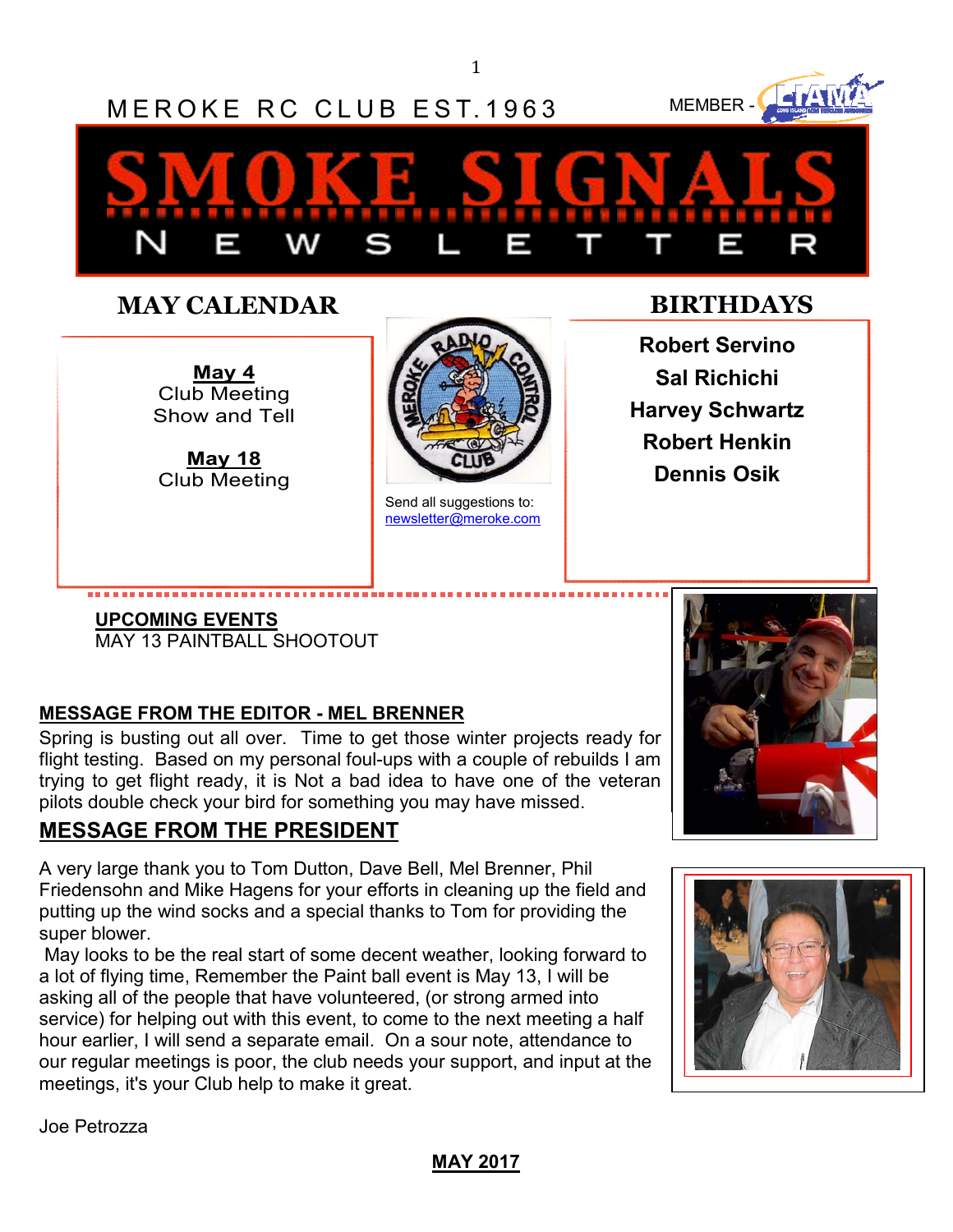## SEARCH AND RESCUE ...*TALES FROM THE JUNGLE*

#### **SEARCH AND RESCUE - Mel Brenner**

We scored another recovery on April 17. John Rapelli's Sport 40, lost at the end of last summer, was recovered. It started with Andrew Lachs spotting a Red & White plane as he was jogging on the Wantaugh bike trail and calling me. We took a ride down the Wantaugh parkway and spotted the plane by the 3 pine trees at the West end of runway 2 then drove back and made the recovery (only 12' in from the edge of the bushes.

Before the bushes leaf-out and spotting planes becomes difficult, If you a lost an aircraft, give me a call with the approximate location. Mel Brenner 516-526-4644

**The NEW TAG & BAG TEAM - GUS & Mel Gus Kalogrias located lost models with his MAVIC camera drone (tag) and Mel Brenner goes in to recover missing aircraft (bag).** Gus programmed his MAVIC drone by using a Google Earth image of the field and programmed a search pattern which covered the entire woods. With Gus hovering over the target Mel went in and recovered Mike Lobozo's Eagle 2. The next day we recovered Harvey Schwartz's Habu and Mel's MD500 Helicopter which lost signal and went down that day. OOPS! (Note: Heli recovered with no damage!)







 $\overline{\phantom{a}}$ 



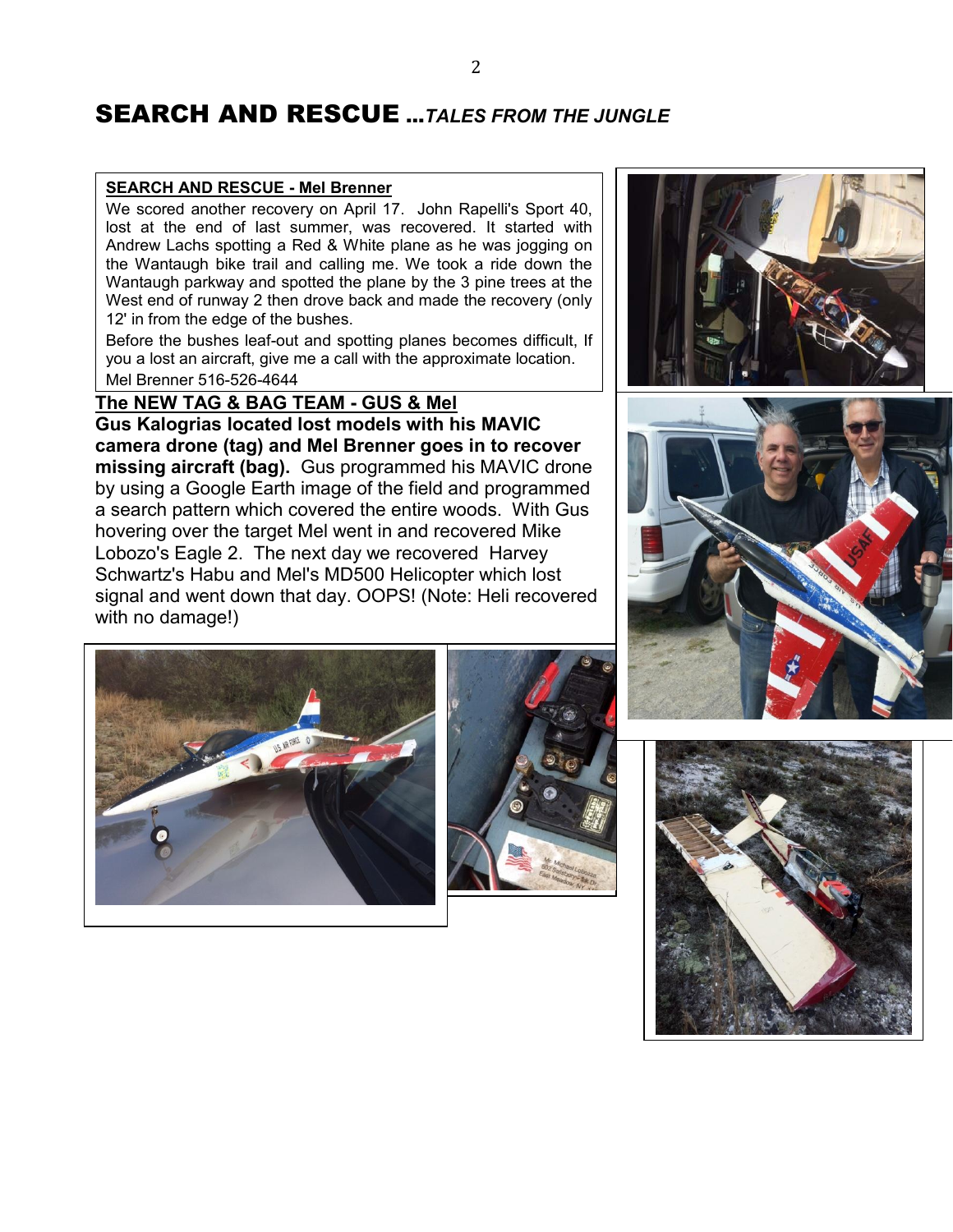# MEROKE RC CLUB EST 1963

## NELSON'S PROJECT CORNER

This engine was giving me lots of trouble. The fix, carburetor dirty plus one blade of grass obstructing the low end and finally the valves needed adjusting. Now it's running great. Holding the idle plus the transition to high end good . I now have a nice little engine. I'll put this one in storage making sure it's lubricated waiting for the next 40 size model to put it in.

Nelson



#### VOLUNTEERS DO THE FIELD MAINTAINANCE

Have you volunteered to help out lately? Well, these guys did. *"Oh say can you see...."* Dave Bell, Tom Dutton, Mel Brenner, Mike Hagen and Phil Friedensohn, worked on field maintainance on Friday April 21. They blew shells off the runway, installed new wind socks in preparation for the new season.

Step up & volunteer! It is a group effort and we need YOU!